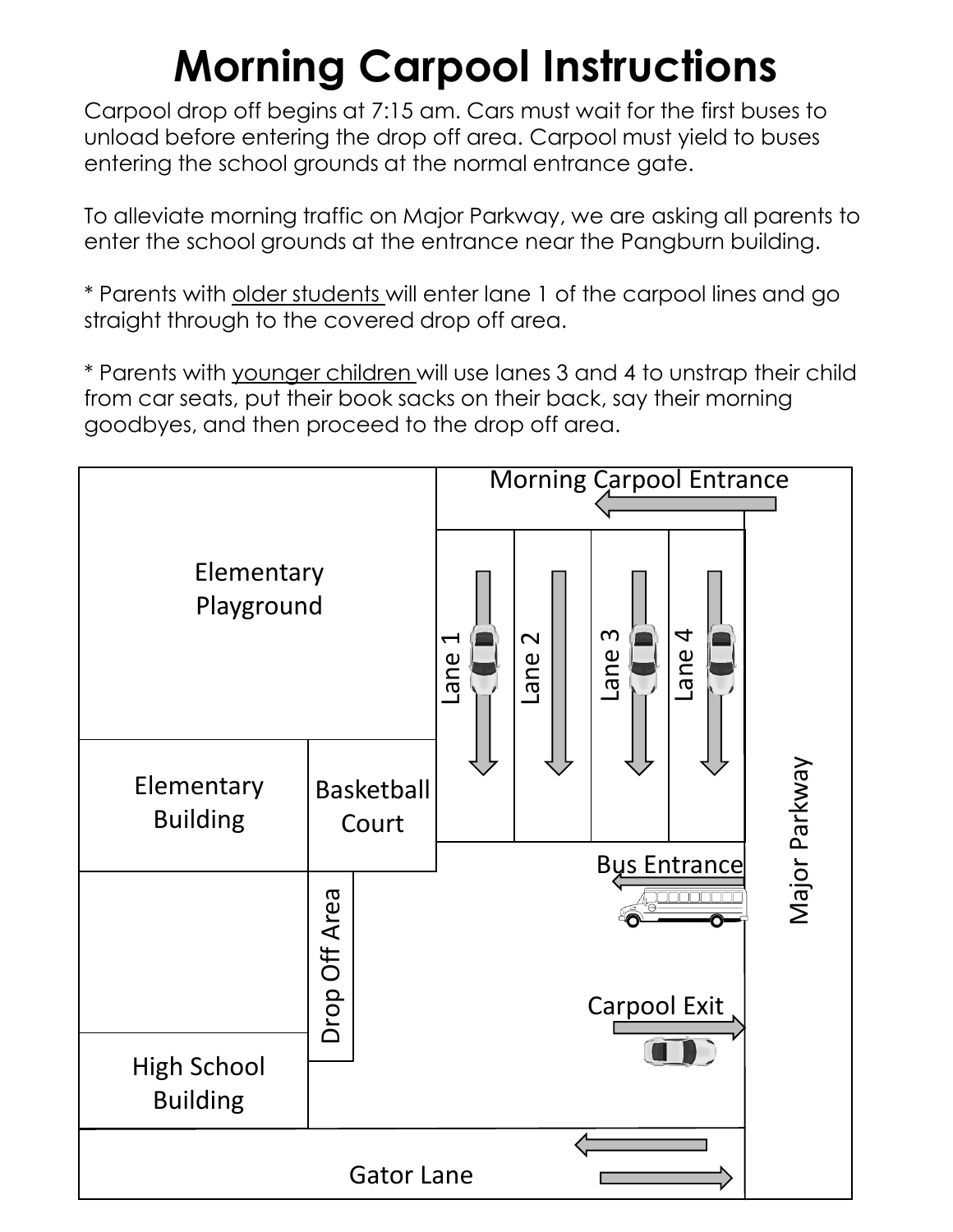## **Afternoon Carpool Instructions for PreK (3 and 4)**

Our PreK students will dismiss at **2:20 pm** and be picked up in the front of the gym. Below is a diagram and description of the pickup procedure.

Cars will enter the school ground on Gator Lane (cement driveway) and proceed to the student parking lot as shown. When it is time to move into the pickup area, cars in Lane 1 will proceed to the loading area. Then, Lane 2 will follow. Out of courtesy, those arriving late should be polite and get in Lane 2 to allow those early arrivals to load first.